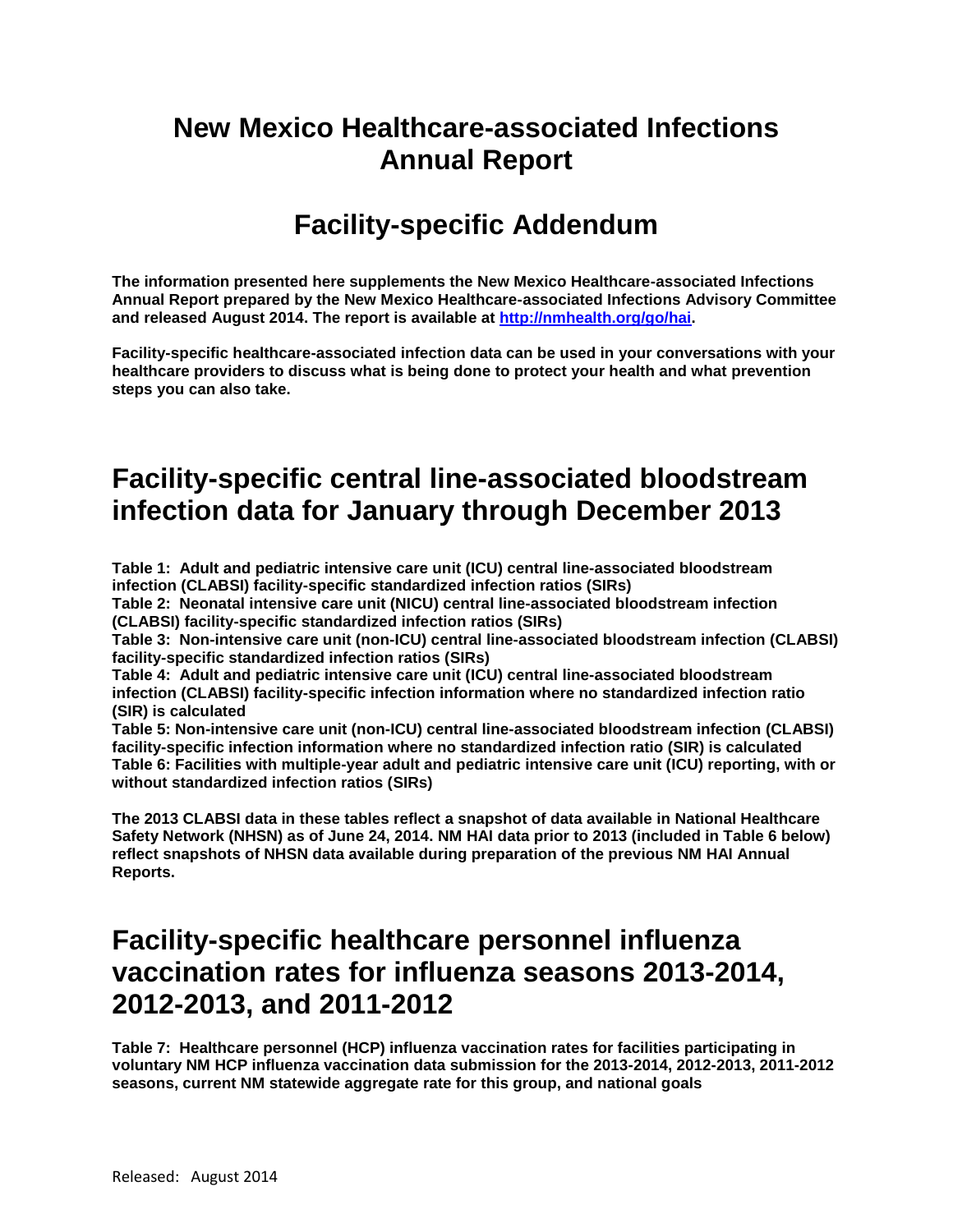#### **Table 1: Adult and pediatric intensive care unit (ICU) central line-associated bloodstream infection (CLABSI) facility-specific standardized infection ratios (SIRs)**

This table shows the calculated SIR for all facilities which submitted adult and pediatric ICU CLABSI data for January through December 2013 and for which NHSN predicted 1 or more CLABSI.

| Facility                                                         | Number of<br>units in<br><b>SIR</b><br>calculation | Number of<br><b>CLABSIS</b><br>observed<br>by the<br>facility | Number of<br><b>CLABSIS</b><br>predicted<br>by NHSN<br>calculation* | Facility<br>ICU-<br>only<br>SIR <sup>t</sup> | 95%<br>confidence<br>interval <sup>#</sup><br>lower | upper | Comparison<br>between facility<br>ICU SIR and<br><b>NHSN SIR</b><br>$(1.0)$ <sup>§</sup> |
|------------------------------------------------------------------|----------------------------------------------------|---------------------------------------------------------------|---------------------------------------------------------------------|----------------------------------------------|-----------------------------------------------------|-------|------------------------------------------------------------------------------------------|
| <b>CHRISTUS St.</b><br>Vincent Regional<br><b>Medical Center</b> | 1                                                  | 3                                                             | 3.11                                                                | 0.97                                         | 0.25                                                | 2.63  | No different                                                                             |
| <b>Eastern New</b><br><b>Mexico Medical</b><br>Center            | 1                                                  | 1                                                             | 1.20                                                                | 0.83                                         | 0.04                                                | 4.10  | No different                                                                             |
| <b>Gerald Champion</b><br><b>Regional Medical</b><br>Center      | 1                                                  | 1                                                             | 1.11                                                                | 0.90                                         | 0.05                                                | 4.45  | No different                                                                             |
| Heart Hospital of<br>NM at Lovelace<br><b>Medical Center</b>     | 1                                                  | $\Omega$                                                      | 4.16                                                                | 0.00                                         | <b>NC</b>                                           | 0.72  | Х<br><b>Better</b>                                                                       |
| Lovelace Medical<br>Center                                       | 1                                                  | $\overline{\mathbf{4}}$                                       | 6.29                                                                | 0.64                                         | 0.20                                                | 1.53  | No different                                                                             |
| <b>Memorial Medical</b><br>Center                                | 1                                                  | 0                                                             | 5.81                                                                | 0.00                                         | <b>NC</b>                                           | 0.52  | Х<br><b>Better</b>                                                                       |
| <b>Mountain View</b><br><b>Regional Medical</b><br>Center        | $\overline{2}$                                     | $\overline{2}$                                                | 6.23                                                                | 0.32                                         | 0.05                                                | 1.06  | No different                                                                             |
| Presbyterian<br>Healthcare<br><b>Services</b>                    | 3                                                  | 9                                                             | 14.01                                                               | 0.64                                         | 0.31                                                | 1.18  | No different                                                                             |
| San Juan Regional<br><b>Medical Center</b>                       | 1                                                  | $\overline{2}$                                                | 2.55                                                                | 0.79                                         | 0.13                                                | 2.59  | No different                                                                             |
| University of New<br><b>Mexico Hospital</b>                      | 4                                                  | 9                                                             | 29.39                                                               | 0.31                                         | 0.15                                                | 0.56  | <b>Better</b>                                                                            |

 $CLABS = central line-associated bloodstream infection$  ICLABSI = central line-associated bloodstream infection ICU = intensive care unit NHSN = National Healthcare Safety Network SIR = standardized infection ratio

NC = Not calculated. In alignment with reporting standards followed by NHSN and CDC, facilities with less than one predicted infection an SIR is not calculated (NC) due to reduced reliability of data. The lower bound of the 95% confidence interval is not calculated (NC) when the observed infections equal zero.

\*Calculated from 2006 through 2008 NHSN CLABSI data for corresponding location type and central line days. †The SIR is a summary statistic used to compare the healthcare-associated infection (HAI) experience of a particular group to a reference population (i.e., NHSN data 2006 through 2008). The SIR calculation is based on dividing the total number of observed CLABSI events by a "predicted" number of events using the CLABSI rates from the reference population.

‡ The confidence interval indicates that 95% of the time, the true value of the SIR lies somewhere between the upper and lower limits of this range. When the SIR is near zero or equal to zero, the lower bound of the 95% confidence interval is not calculated, therefore shown as "NC."

§Comparison to the NHSN SIR (i.e., the national reference population) is based on a 95% confidence interval. When the confidence interval includes 1.0 it is not considered statistically significant, therefore categorized as "no different" and indicated by a green square. When the confidence interval does not include 1.0 it is considered statistically significant. When the confidence interval is less than 1.0 the categorization is "better" than the national reference population, indicated by a blue star, and when the confidence interval is greater than 1.0 the categorization is "worse," indicated by an orange circle.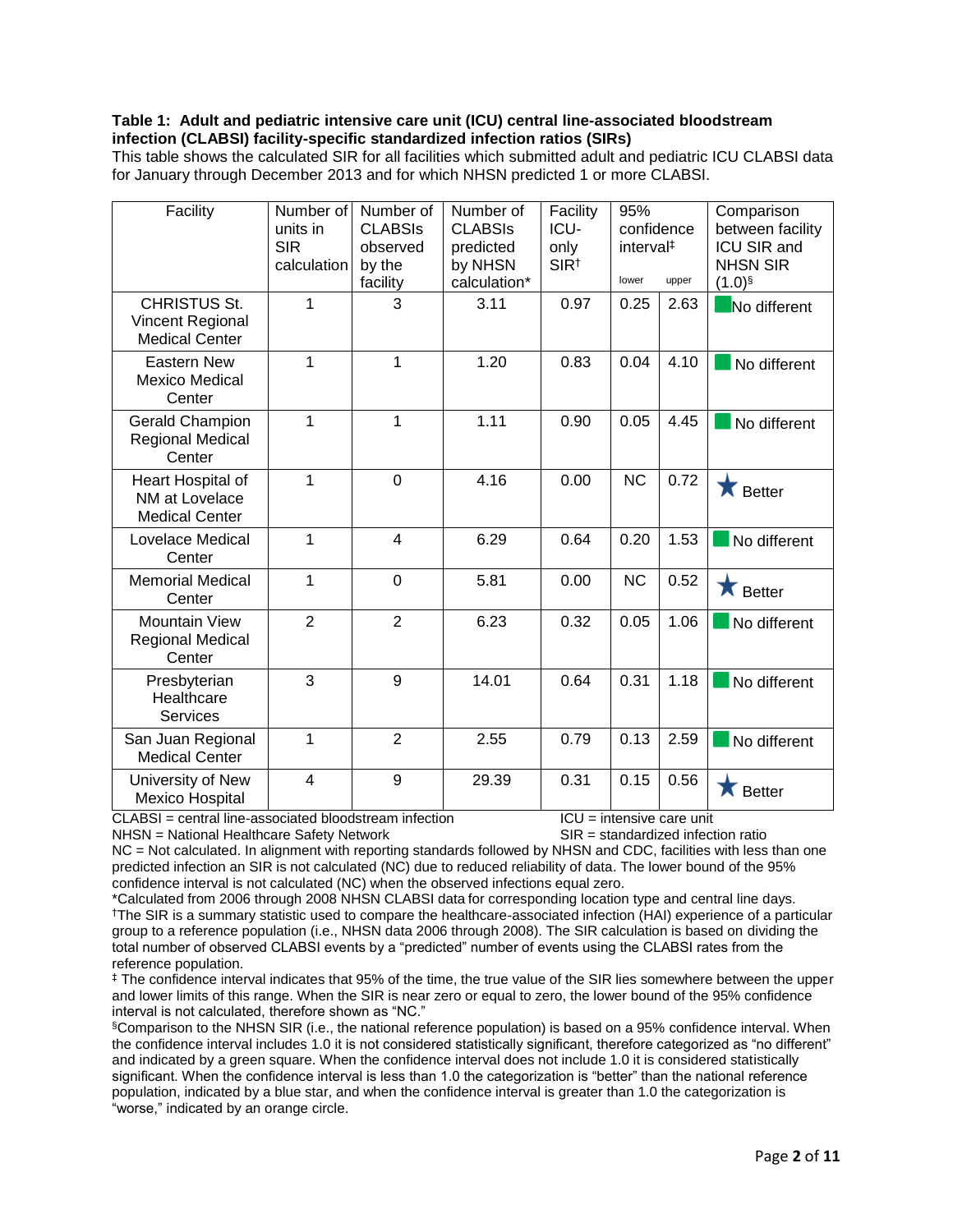#### **Table 2: Neonatal intensive care unit (NICU) central line-associated bloodstream infection (CLABSI) facility-specific standardized infection ratios (SIRs)**

This table shows the number of CLABSIs observed for all facilities which submitted NICU CLABSI data for January through December 2013. For two of these facilities, NHSN predicted less than one CLABSI and therefore a SIR is not calculated.

| Facility                                              | Number of<br>units in<br><b>SIR</b> | Number of<br><b>CLABSIS</b><br>observed | Number of<br><b>CLABSIS</b><br>predicted | Facility<br>NICU-<br>only | 95%<br>confidence<br>interval <sup>#</sup> |           | Comparison<br>between facility<br>NICU SIR and |
|-------------------------------------------------------|-------------------------------------|-----------------------------------------|------------------------------------------|---------------------------|--------------------------------------------|-----------|------------------------------------------------|
|                                                       | calculation                         | by the<br>facility                      | by NHSN<br>calculation*                  | SIR <sup>†</sup>          | lower                                      | upper     | <b>NHSN SIR</b><br>$(1.0)$ §                   |
| Carlsbad Medical<br>Center                            |                                     |                                         | 0.01                                     | <b>NC</b>                 |                                            | <b>NC</b> | Not applicable                                 |
| <b>Memorial Medical</b><br>Center                     |                                     | $\Omega$                                | 0.41                                     | <b>NC</b>                 | <b>NC</b>                                  |           | Not applicable                                 |
| Lovelace Women's<br>Hospital                          |                                     | $\Omega$                                | 2.47                                     | 0.00                      | <b>NC</b>                                  | 1.21      | No different                                   |
| Presbyterian<br>Healthcare<br><b>Services</b>         | 1                                   |                                         | 3.20                                     | 0.31                      | 0.02                                       | 1.54      | No different                                   |
| University of New<br>Mexico Hospital<br><b>ALABAL</b> | 4<br>.                              | 5<br>.<br>$\mathbf{r}$                  | 5.13                                     | 0.97<br>1  1  1  1        | 0.36                                       | 2.16      | No different                                   |

CLABSI = central line-associated bloodstream infection NICU = neonatal intensive care unit NHSN = National Healthcare Safety Network SIR = standardized infection ratio

NC = Not calculated. In alignment with reporting standards followed by NHSN and CDC, facilities with less than one predicted infection an SIR is not calculated (NC) due to reduced reliability of data. The lower bound of the 95% confidence interval is not calculated (NC) when the observed infections equal zero.

\*Calculated from 2006 through 2008 NHSN CLABSI data for corresponding location type and central line days. †The SIR is a summary statistic used to compare the healthcare-associated infection (HAI) experience of a particular group to a reference population (i.e., NHSN data 2006 through 2008). The SIR calculation is based on dividing the total number of observed CLABSI events by a "predicted" number of events using the CLABSI rates from the reference population.

‡ The confidence interval indicates that 95% of the time, the true value of the SIR lies somewhere between the upper and lower limits of this range. When the SIR is near zero or equal to zero, the lower bound of the 95% confidence interval is not calculated, therefore shown as "NC."

§Comparison to the NHSN SIR (i.e., the national reference population) is based on a 95% confidence interval. When the confidence interval includes 1.0 it is not considered statistically significant, therefore categorized as "no different" and indicated by a green square. When the confidence interval does not include 1.0 it is considered statistically significant. When the confidence interval is less than 1.0 the categorization is "better" than the national reference population, indicated by a blue star, and when the confidence interval is greater than 1.0 the categorization is "worse," indicated by an orange circle.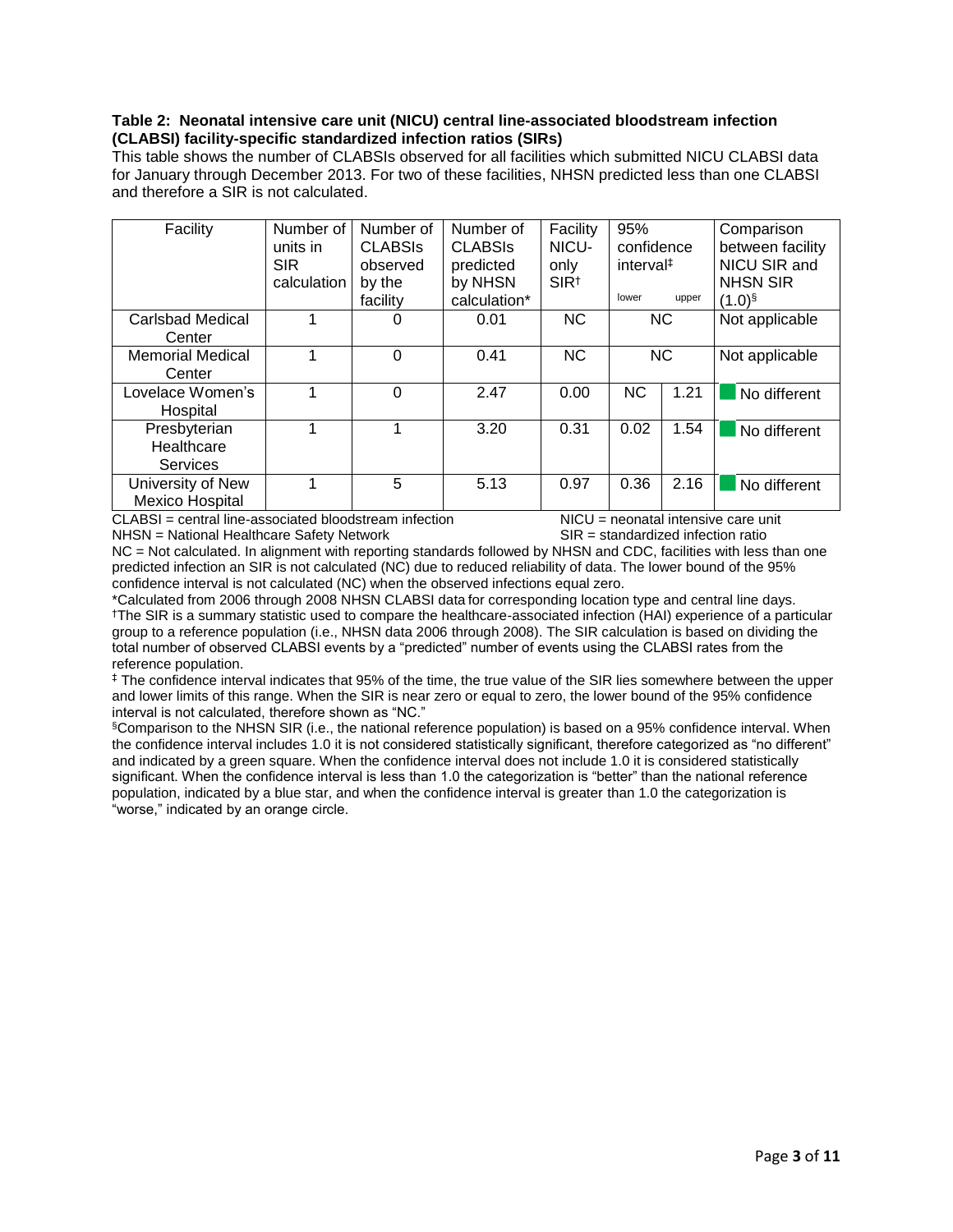#### **Table 3: Non-intensive care unit (non-ICU) central line-associated bloodstream infection (CLABSI) facility-specific standardized infection ratios (SIRs)**

| Facility              | Number of    | Number of      | Number of      | Facility         | 95%                   |       | Comparison           |
|-----------------------|--------------|----------------|----------------|------------------|-----------------------|-------|----------------------|
|                       | units in SIR | <b>CLABSIS</b> | <b>CLABSIS</b> | non-             | confidence            |       | between facility     |
|                       | calculation  | observed       | predicted      | ICU              | interval <sup>‡</sup> |       | non-ICU SIR          |
|                       |              | by the         | by NHSN        | SIR <sup>†</sup> |                       |       | and NHSN SIR         |
|                       |              | facility       | calculation*   |                  | lower                 | upper | $(1.0)$ <sup>§</sup> |
| Eastern NM            | 1            | 3              | 1.23           | 2.44             | 0.62                  | 6.64  | No different         |
| <b>Medical Center</b> |              |                |                |                  |                       |       |                      |
| Lea Regional          | 1            | 1              | 1.14           | 0.88             | 0.04                  | 4.32  | No different         |
| <b>Medical Center</b> |              |                |                |                  |                       |       |                      |
| Plains Regional       | 4            | $\Omega$       | 1.13           | 0.00             | <b>NC</b>             | 2.65  | No different         |
| <b>Medical Center</b> |              |                |                |                  |                       |       |                      |
| Presbyterian          | 1            | $\Omega$       | 1.07           | 0.00             | <b>NC</b>             | 2.80  | No different         |
| Espanola Hospital     |              |                |                |                  |                       |       |                      |
| San Juan Regional     | 1            | $\Omega$       | 2.24           | 0.00             | <b>NC</b>             | 1.34  | No different         |
| <b>Medical Center</b> |              |                |                |                  |                       |       |                      |
| University of New     | 10           | 12             | 24.21          | 0.50             | 0.27                  | 0.84  |                      |
| Mexico Hospital       |              |                |                |                  |                       |       | <b>Better</b>        |
|                       |              |                |                |                  |                       |       |                      |

This table shows the calculated SIR for all facilities which reported non-ICU CLABSI data for January through December 2013 and for which NHSN predicted 1 or more CLABSI.

 $CLABS = central line-associated bloodstream infection$  ICLABSI = central line-associated bloodstream infection ICU = intensive care unit

NHSN = National Healthcare Safety Network SIR = standardized infection ratio NC = Not calculated. In alignment with reporting standards followed by NHSN and CDC, facilities with less than one predicted infection an SIR is not calculated (NC) due to reduced reliability of data. The lower bound of the 95% confidence interval is not calculated (NC) when the observed infections equal zero.

\*Calculated from 2006 through 2008 NHSN CLABSI data for corresponding location type and central line days. †The SIR is a summary statistic used to compare the healthcare-associated infection (HAI) experience of a particular group to a reference population (i.e., NHSN data 2006 through 2008). The SIR calculation is based on dividing the total number of observed CLABSI events by a "predicted" number of events using the CLABSI rates from the reference population.

‡ The confidence interval indicates that 95% of the time, the true value of the SIR lies somewhere between the upper and lower limits of this range. When the SIR is near zero or equal to zero, the lower bound of the 95% confidence interval is not calculated, therefore shown as "NC.".

§Comparison to the NHSN SIR (i.e., the national reference population) is based on a 95% confidence interval. When the confidence interval includes 1.0 it is not considered statistically significant, therefore categorized as "no different" and indicated by a green square. When the confidence interval does not include 1.0 it is considered statistically significant. When the confidence interval is less than 1.0 the categorization is "better" than the national reference population, indicated by a blue star, and when the confidence interval is greater than 1.0 the categorization is "worse," indicated by an orange circle.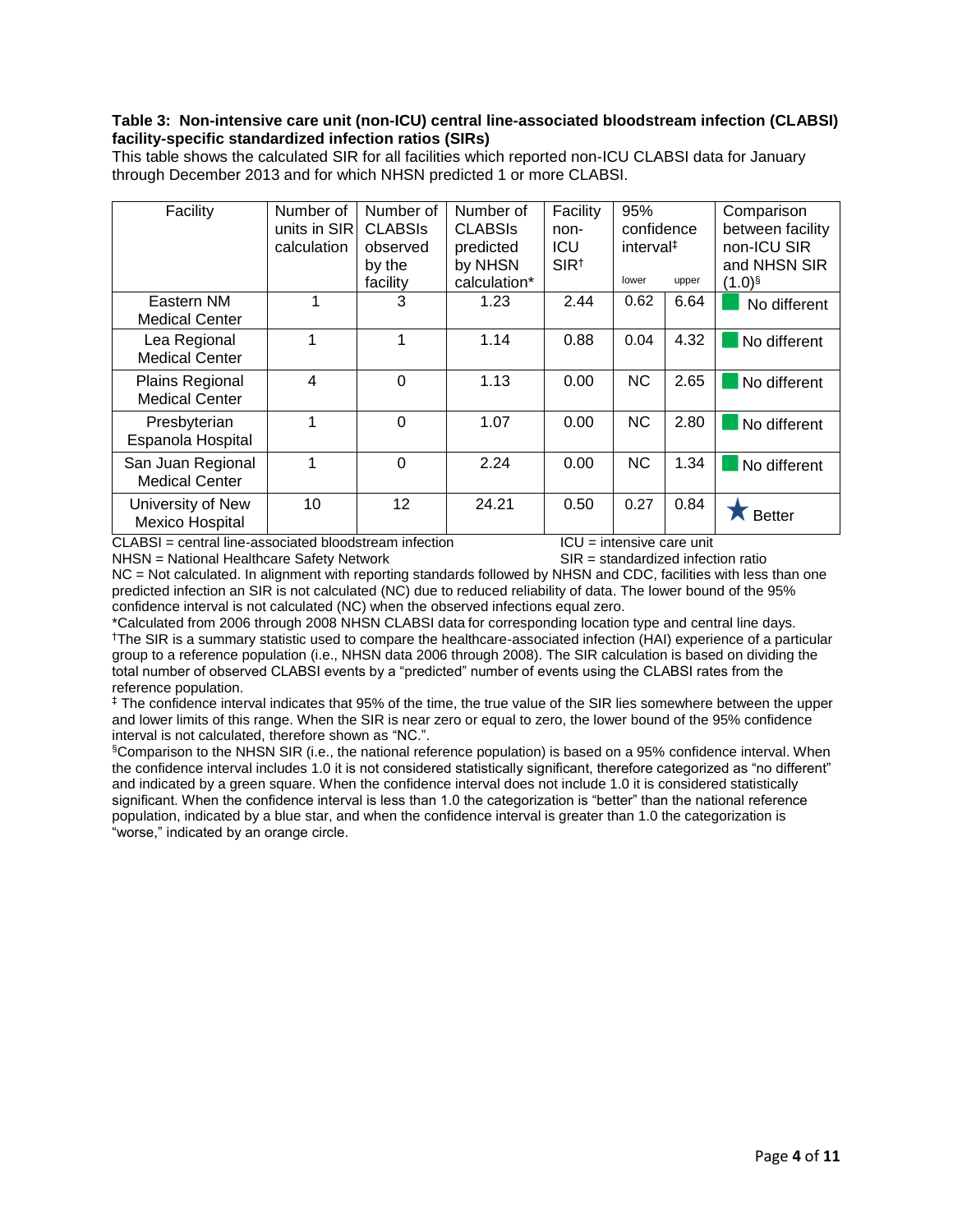### **Table 4: Adult and pediatric intensive care unit (ICU) central line-associated bloodstream infection (CLABSI) facility-specific infection information where no standardized infection ratio (SIR) is calculated**

This table shows the observed and predicted infections for all facilities which reported adult and pediatric ICU CLABSI data for January through December 2013 and for which NHSN predicted less than one CLABSI and therefore a SIR is not calculated.

| Facility                                                   | Number of<br>units in<br><b>SIR</b><br>calculation | Number of<br><b>CLABSIS</b><br>observed<br>by the<br>facility | Number of<br><b>CLABSIS</b><br>predicted<br>by NHSN<br>calculation* | Facility<br>ICU-only<br>SIR <sup>†</sup> | Comparison<br>between facility<br><b>ICU SIR and</b><br><b>NHSN SIR</b><br>$(1.0)$ <sup>§</sup> |
|------------------------------------------------------------|----------------------------------------------------|---------------------------------------------------------------|---------------------------------------------------------------------|------------------------------------------|-------------------------------------------------------------------------------------------------|
| Alta Vista Regional Hospital                               | 1                                                  | $\Omega$                                                      | 0.38                                                                | <b>NC</b>                                | Not applicable                                                                                  |
| <b>Carlsbad Medical Center</b>                             | 1                                                  | $\Omega$                                                      | 0.59                                                                | <b>NC</b>                                | Not applicable                                                                                  |
| Cibola General Hospital                                    | 1                                                  | $\Omega$                                                      | 0.12                                                                | <b>NC</b>                                | Not applicable                                                                                  |
| Gila Regional Medical Center                               | 1                                                  | $\Omega$                                                      | 0.26                                                                | <b>NC</b>                                | Not applicable                                                                                  |
| <b>Holy Cross Hospital</b>                                 | 1                                                  | $\overline{0}$                                                | 0.35                                                                | <b>NC</b>                                | Not applicable                                                                                  |
| Lea Regional Medical Center                                | 1                                                  | $\overline{0}$                                                | 0.45                                                                | <b>NC</b>                                | Not applicable                                                                                  |
| <b>Lincoln County Medical Center</b>                       | 1                                                  | $\Omega$                                                      | 0.12                                                                | <b>NC</b>                                | Not applicable                                                                                  |
| Los Alamos Medical Center                                  | 1                                                  | $\overline{0}$                                                | 0.00                                                                | <b>NC</b>                                | Not applicable                                                                                  |
| Lovelace Regional Hospital -<br>Roswell                    | 1                                                  | $\mathbf 0$                                                   | 0.09                                                                | <b>NC</b>                                | Not applicable                                                                                  |
| Lovelace Westside Hospital                                 | 1                                                  | $\overline{0}$                                                | 0.28                                                                | <b>NC</b>                                | Not applicable                                                                                  |
| Lovelace Women's Hospital                                  | 1                                                  | $\mathbf 0$                                                   | 0.77                                                                | <b>NC</b>                                | Not applicable                                                                                  |
| Mimbres Memorial Hospital                                  | 1                                                  | $\overline{0}$                                                | 0.07                                                                | <b>NC</b>                                | Not applicable                                                                                  |
| Miners' Colfax Medical Center                              | 1                                                  | $\Omega$                                                      | 0.01                                                                | <b>NC</b>                                | Not applicable                                                                                  |
| Plains Regional Medical Center                             | 1                                                  | $\Omega$                                                      | 0.51                                                                | <b>NC</b>                                | Not applicable                                                                                  |
| Presbyterian Espanola Hospital                             | 1                                                  | $\overline{0}$                                                | 0.91                                                                | <b>NC</b>                                | Not applicable                                                                                  |
| Rehoboth McKinley Christian<br><b>Health Care Services</b> | 1                                                  | $\Omega$                                                      | 0.21                                                                | <b>NC</b>                                | Not applicable                                                                                  |
| Roosevelt General Hospital                                 | 1                                                  | $\mathbf 0$                                                   | 0.02                                                                | <b>NC</b>                                | Not applicable                                                                                  |
| <b>UNM Sandoval Regional Medical</b><br>Center             | 1                                                  | 0                                                             | 0.75                                                                | <b>NC</b>                                | Not applicable                                                                                  |

CLABSI = central line-associated bloodstream infection <br>
NHSN = National Healthcare Safety Network SIR = standardized infection ratio NHSN = National Healthcare Safety Network

NC = Not calculated. In alignment with reporting standards followed by NHSN and CDC, facilities with less than one predicted infection an SIR is not calculated (NC) due to reduced reliability of data. The lower bound of the 95% confidence interval is not calculated (NC) when the observed infections equal zero.

\*Calculated from 2006 through 2008 NHSN CLABSI data for corresponding location type and central line days. †The SIR is a summary statistic used to compare the healthcare-associated infection (HAI) experience of a particular group to a reference population (i.e., NHSN data 2006 through 2008). The SIR calculation is based on dividing the total number of observed CLABSI events by a "predicted" number of events using the CLABSI rates from the reference population.

‡ The confidence interval indicates that 95% of the time, the true value of the SIR lies somewhere between the upper and lower limits of this range. When the SIR is near zero or equal to zero, the lower bound of the 95% confidence interval is not calculated, therefore shown as "NC."

§Comparison to the NHSN SIR (i.e., the national reference population) is based on a 95% confidence interval. When the confidence interval includes 1.0 it is not considered statistically significant, therefore categorized as "no different" and indicated by a green square. When the confidence interval does not include 1.0 it is considered statistically significant. When the confidence interval is less than 1.0 the categorization is "better" than the national reference population, indicated by a blue star, and when the confidence interval is greater than 1.0 the categorization is "worse," indicated by an orange circle.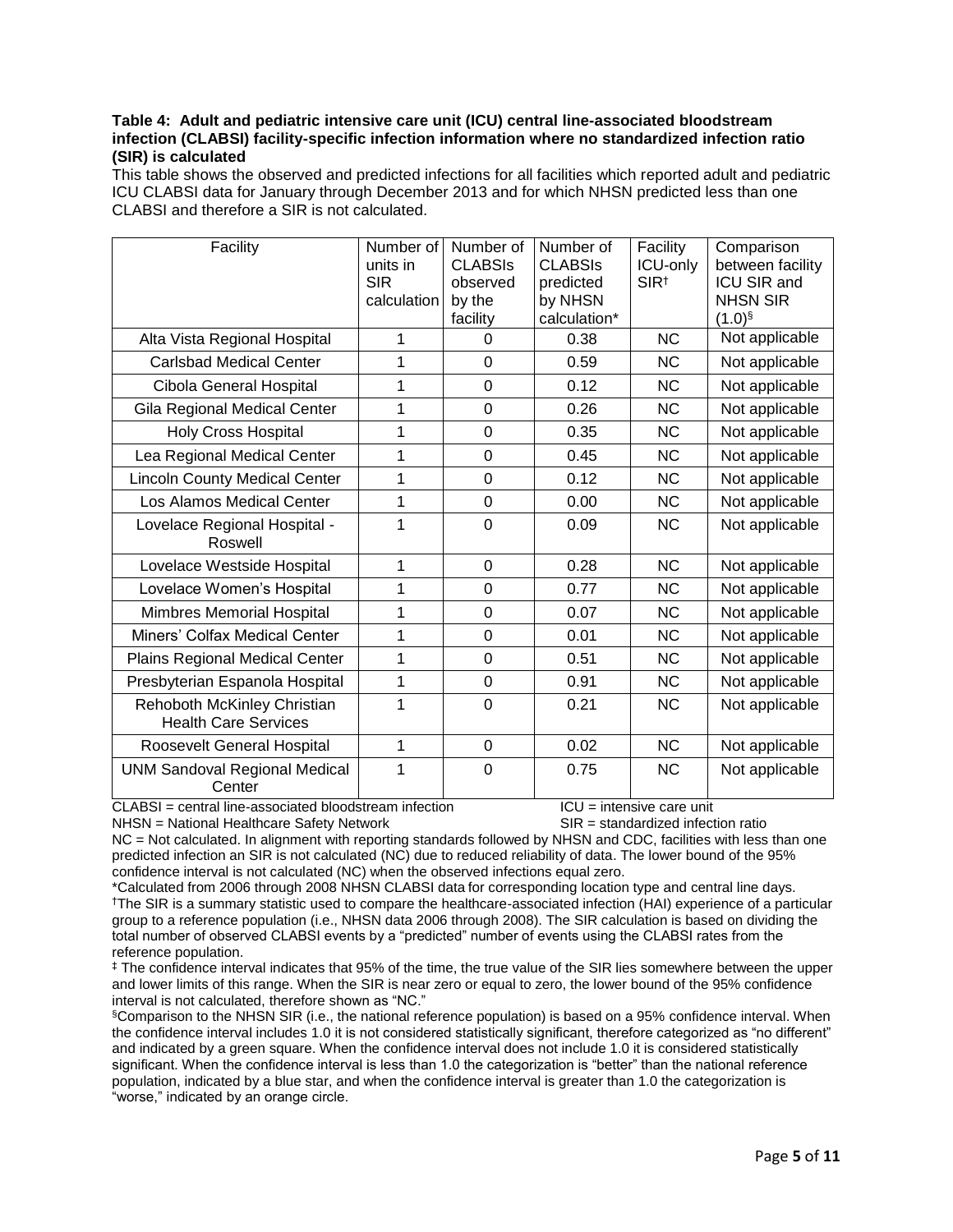**Table 5: Non-intensive care unit (non-ICU) central line-associated bloodstream infection (CLABSI) facility-specific infection information where no standardized infection ratio (SIR) is calculated** This table shows the observed and predicted infections for all facilities which reported non-ICU CLABSI data for January through December 2013 and for which NHSN predicted less than one CLABSI and therefore a SIR is not calculated.

| Facility                           | Number of<br>units in SIR<br>calculation | <b>Number</b><br>0f<br><b>CLABSIS</b><br>observed<br>by the<br>facility | Number of<br><b>CLABSIS</b><br>predicted by<br><b>NHSN</b><br>calculation* | Facility<br>non-<br><b>ICU</b><br>SIR <sup>†</sup> | Comparison<br>between<br>facility non-<br><b>ICU SIR and</b><br><b>NHSN SIR</b><br>$(1.0)$ <sup>§</sup> |
|------------------------------------|------------------------------------------|-------------------------------------------------------------------------|----------------------------------------------------------------------------|----------------------------------------------------|---------------------------------------------------------------------------------------------------------|
| Carlsbad Medical Center            |                                          | $\Omega$                                                                | 0.06                                                                       | <b>NC</b>                                          | Not applicable                                                                                          |
| Cibola General Hospital            |                                          | 0                                                                       | 0.07                                                                       | NC.                                                | Not applicable                                                                                          |
| Dr. Dan C. Trigg Memorial Hospital |                                          | $\Omega$                                                                | 0.01                                                                       | NC.                                                | Not applicable                                                                                          |
| <b>Guadalupe County Hospital</b>   |                                          | 1                                                                       | 0.01                                                                       | NC.                                                | Not applicable                                                                                          |
| Lovelace Westside Hospital         | 3                                        | $\Omega$                                                                | 0.32                                                                       | NC.                                                | Not applicable                                                                                          |
| Lovelace Women's Hospital          |                                          | $\Omega$                                                                | 0.66                                                                       | NC.                                                | Not applicable                                                                                          |
| Nor-Lea General Hospital           |                                          | $\Omega$                                                                | 0.22                                                                       | NC.                                                | Not applicable                                                                                          |
| Roosevelt General Hospital         |                                          | 0                                                                       | 0.03                                                                       | NC.                                                | Not applicable                                                                                          |
| Sierra Vista Hospital              |                                          | $\Omega$                                                                | 0.02                                                                       | NC.                                                | Not applicable                                                                                          |
| Socorro General Hospital           |                                          | $\Omega$                                                                | 0.06                                                                       | NC.                                                | Not applicable                                                                                          |

CLABSI = central line-associated bloodstream infection <br>
NHSN = National Healthcare Safety Network SIR = standardized infection ratio NHSN = National Healthcare Safety Network

NC = Not calculated. In alignment with reporting standards followed by NHSN and CDC, facilities with less than one predicted infection an SIR is not calculated (NC) due to reduced reliability of data. The lower bound of the 95% confidence interval is not calculated (NC) when the observed infections equal zero.

\*Calculated from 2006 through 2008 NHSN CLABSI data for corresponding location type and central line days. †The SIR is a summary statistic used to compare the healthcare-associated infection (HAI) experience of a particular group to a reference population (i.e., NHSN data 2006 through 2008). The SIR calculation is based on dividing the total number of observed CLABSI events by a "predicted" number of events using the CLABSI rates from the reference population.

‡ The confidence interval indicates that 95% of the time, the true value of the SIR lies somewhere between the upper and lower limits of this range. When the SIR is near zero or equal to zero, the lower bound of the 95% confidence interval is not calculated, therefore shown as "NC."

§Comparison to the NHSN SIR (i.e., the national reference population) is based on a 95% confidence interval. When the confidence interval includes 1.0 it is not considered statistically significant, therefore categorized as "no different" and indicated by a green square. When the confidence interval does not include 1.0 it is considered statistically significant. When the confidence interval is less than 1.0 the categorization is "better" than the national reference population, indicated by a blue star, and when the confidence interval is greater than 1.0 the categorization is "worse," indicated by an orange circle.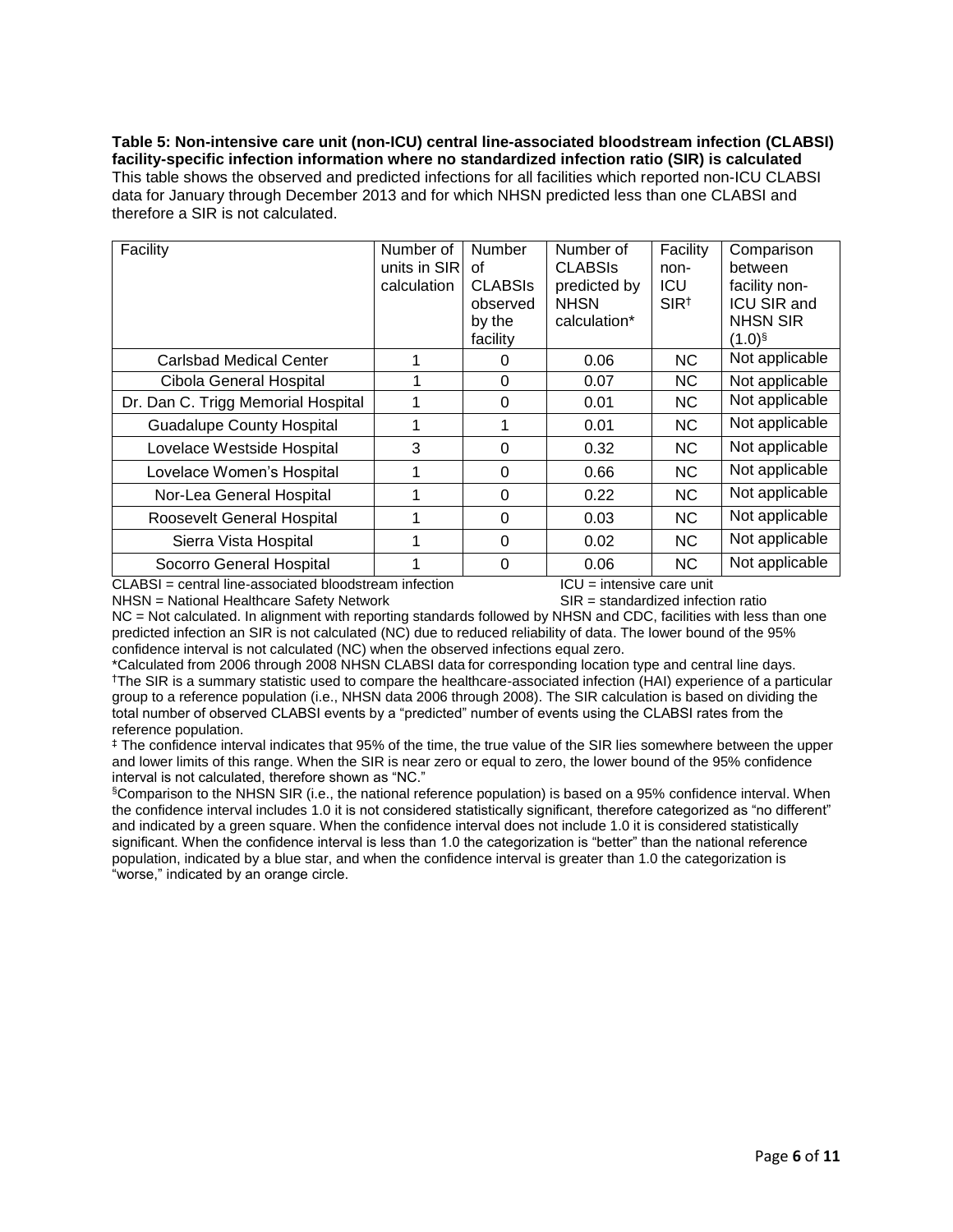### **Table 6: Facilities with multiple-year adult and pediatric intensive care unit (ICU) reporting, with or without standardized infection ratios (SIRs)**

This table shows the ICU CLABSI data for all facilities which reported for January through December 2013 and also reported ICU CLABSI data voluntarily for at least one previous year.

| Facility                                                         | Number of<br>units in<br><b>SIR</b><br>calculation | Number of<br><b>CLABSIS</b><br>observed<br>by the<br>facility | Number of<br><b>CLABSIS</b><br>predicted by<br><b>NHSN</b><br>calculation* | Facility<br>ICU-<br>only<br>SIR <sup>†</sup> | 95%<br>confidence<br>interval <sup>#</sup><br>lower | upper          | Comparison<br>between facility<br>ICU SIR and<br><b>NHSN SIR</b><br>$(1.0)$ <sup>§</sup> |
|------------------------------------------------------------------|----------------------------------------------------|---------------------------------------------------------------|----------------------------------------------------------------------------|----------------------------------------------|-----------------------------------------------------|----------------|------------------------------------------------------------------------------------------|
| Alta Vista Regional<br>Hospital                                  |                                                    |                                                               |                                                                            |                                              |                                                     |                |                                                                                          |
| 2013                                                             | 1                                                  | 0                                                             | 0.38                                                                       | <b>NC</b>                                    |                                                     | Not applicable | Not applicable                                                                           |
| 2012                                                             | 1                                                  | 0                                                             | 0.43                                                                       | $\overline{\text{NC}}$                       |                                                     | Not applicable | Not applicable                                                                           |
| <b>Carlsbad Medical</b><br>Center                                |                                                    |                                                               |                                                                            |                                              |                                                     |                |                                                                                          |
| 2013                                                             | 1                                                  | 0                                                             | 0.59                                                                       | <b>NC</b>                                    |                                                     | Not applicable | Not applicable                                                                           |
| 2012                                                             | 1                                                  | $\overline{0}$                                                | 0.56                                                                       | $\overline{\text{NC}}$                       |                                                     | Not applicable | Not applicable                                                                           |
| <b>CHRISTUS St.</b><br>Vincent Regional<br><b>Medical Center</b> |                                                    |                                                               |                                                                            |                                              |                                                     |                |                                                                                          |
| 2013                                                             | 1                                                  | 3                                                             | 3.11                                                                       | 0.97                                         | 0.25                                                | 2.63           | No different                                                                             |
| 2012                                                             | 1                                                  | 0                                                             | 3.68                                                                       | 0.00                                         | <b>NC</b>                                           | 1.00           | No different                                                                             |
| <b>Cibola General</b><br>Hospital                                |                                                    |                                                               |                                                                            |                                              |                                                     |                |                                                                                          |
| 2013                                                             | 1                                                  | 0                                                             | 0.12                                                                       | <b>NC</b>                                    |                                                     | Not applicable | Not applicable                                                                           |
| 2012                                                             | 1                                                  | 0                                                             | 0.05                                                                       | $\overline{\text{NC}}$                       |                                                     | Not applicable | Not applicable                                                                           |
| <b>Eastern New Mexico</b><br><b>Medical Center</b>               |                                                    |                                                               |                                                                            |                                              |                                                     |                |                                                                                          |
| 2013                                                             | 1                                                  | 1                                                             | 1.20                                                                       | 0.83                                         | 0.04                                                | 4.10           | No different                                                                             |
| 2012                                                             | $\mathbf{1}$                                       | $\overline{3}$                                                | 1.38                                                                       | 2.17                                         | 0.45                                                | 6.35           | No different                                                                             |
| <b>Gerald Champion</b><br><b>Regional Medical</b><br>Center      |                                                    |                                                               |                                                                            |                                              |                                                     |                |                                                                                          |
| 2013                                                             | 1                                                  | 1                                                             | 1.11                                                                       | 0.90                                         | 0.05                                                | 4.45           | No different                                                                             |
| 2012                                                             | 1                                                  | 0                                                             | 1.20                                                                       | 0.00                                         | <b>NC</b>                                           | 3.08           | No different                                                                             |
| 2011                                                             | 1                                                  | $\pmb{0}$                                                     | 1.04                                                                       | 0.00                                         | <b>NC</b>                                           | 3.54           | No different                                                                             |
| 2010                                                             | 1                                                  | 1                                                             | 1.30                                                                       | 0.77                                         | 0.02                                                | 4.29           | No different                                                                             |
| Gila Regional<br><b>Medical Center</b>                           |                                                    |                                                               |                                                                            |                                              |                                                     |                |                                                                                          |
| 2013                                                             | 1                                                  | 0                                                             | 0.26                                                                       | NС                                           |                                                     |                | Not applicable Not applicable                                                            |
| 2012                                                             | $\mathbf{1}$                                       | $\overline{0}$                                                | 0.28                                                                       | <b>NC</b>                                    |                                                     | Not applicable | Not applicable                                                                           |
| Heart Hospital of<br>New Mexico at<br>Lovelace Medical<br>Center |                                                    |                                                               |                                                                            |                                              |                                                     |                |                                                                                          |
| 2013                                                             | 1                                                  | 0                                                             | 4.16                                                                       | 0.00                                         | <b>NC</b>                                           | 0.72           | $\bigstar$ Better                                                                        |
| 2012                                                             | 1                                                  | 3                                                             | 4.38                                                                       | 0.69                                         | 0.14                                                | 2.00           | No different                                                                             |
| 2011                                                             | 1                                                  | $\overline{c}$                                                | 3.60                                                                       | 0.56                                         | 0.07                                                | 2.01           | No different                                                                             |
| 2010                                                             | $\mathbf 1$                                        | 1                                                             | 3.51                                                                       | 0.29                                         | 0.01                                                | 1.59           | No different                                                                             |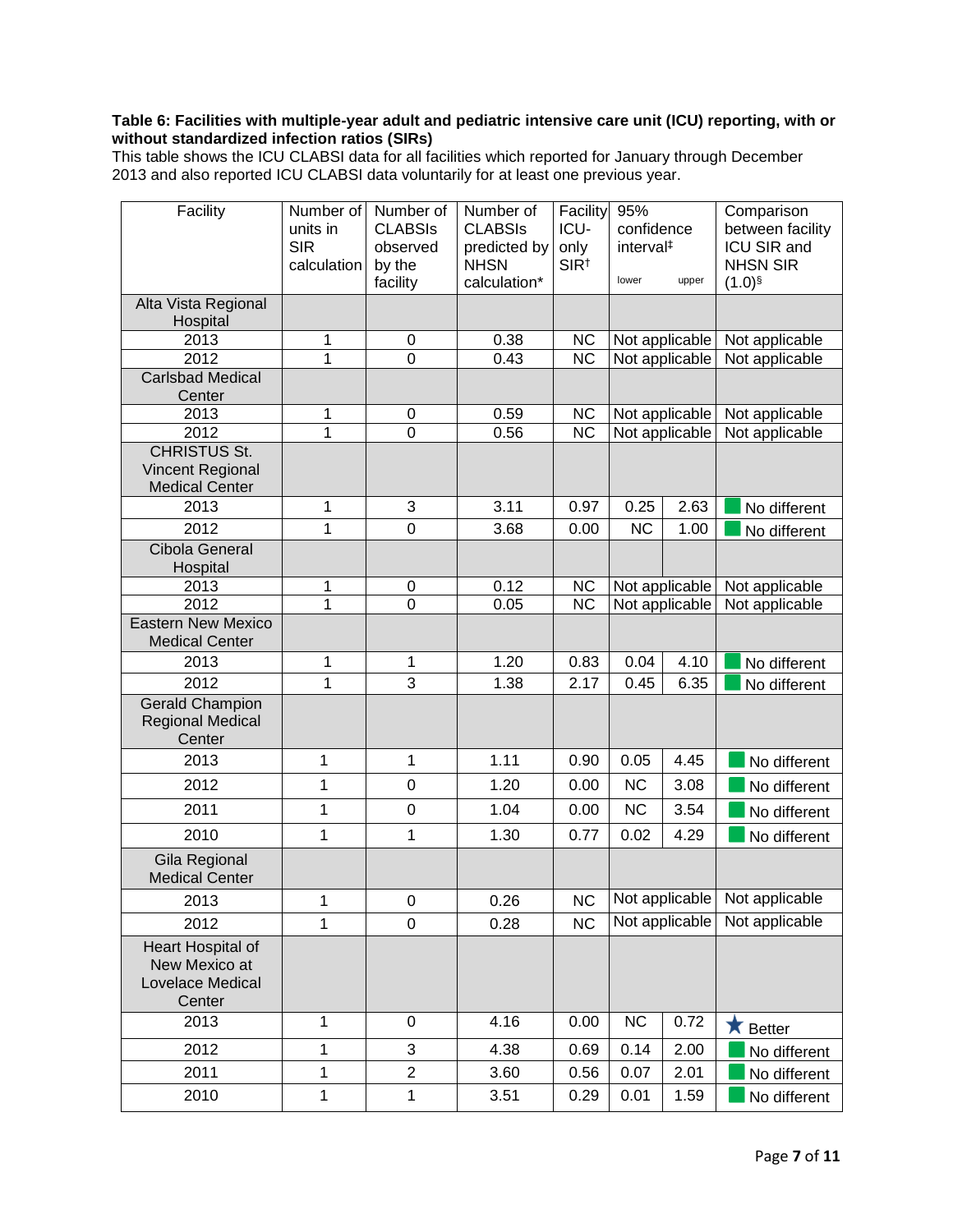| Facility                                       | Number of<br>units in<br><b>SIR</b><br>calculation | Number of<br><b>CLABSIS</b><br>observed<br>by the<br>facility | Number of<br><b>CLABSIS</b><br>predicted by<br><b>NHSN</b><br>calculation* | Facility<br>ICU-<br>only<br>SIR <sup>t</sup> | 95%<br>confidence<br>interval <sup>#</sup><br>lower<br>upper |      | Comparison<br>between facility<br><b>ICU SIR and</b><br><b>NHSN SIR</b><br>$(1.0)$ § |
|------------------------------------------------|----------------------------------------------------|---------------------------------------------------------------|----------------------------------------------------------------------------|----------------------------------------------|--------------------------------------------------------------|------|--------------------------------------------------------------------------------------|
| <b>Holy Cross Hospital</b>                     |                                                    |                                                               |                                                                            |                                              |                                                              |      |                                                                                      |
| 2013                                           | 1                                                  | $\mathbf 0$                                                   | 0.35                                                                       | <b>NC</b>                                    | Not applicable                                               |      | Not applicable                                                                       |
| 2012                                           | 1                                                  | $\pmb{0}$                                                     | 0.58                                                                       | <b>NC</b>                                    | Not applicable                                               |      | Not applicable                                                                       |
| 2011                                           | 1                                                  | 1                                                             | 0.51                                                                       | <b>NC</b>                                    | Not applicable                                               |      | Not applicable                                                                       |
| 2010                                           | 1                                                  | $\mathbf 0$                                                   | 0.59                                                                       | <b>NC</b>                                    | Not applicable                                               |      | Not applicable                                                                       |
| Lea Regional<br><b>Medical Center</b>          |                                                    |                                                               |                                                                            |                                              |                                                              |      |                                                                                      |
| 2013                                           | 1                                                  | $\pmb{0}$                                                     | 0.45                                                                       | <b>NC</b>                                    | Not applicable                                               |      | Not applicable                                                                       |
| 2012                                           | 1                                                  | $\mathbf 0$                                                   | 0.43                                                                       | <b>NC</b>                                    | Not applicable                                               |      | Not applicable                                                                       |
| <b>Lincoln County</b><br><b>Medical Center</b> |                                                    |                                                               |                                                                            |                                              |                                                              |      |                                                                                      |
| 2013                                           | 1                                                  | $\mathbf 0$                                                   | 0.12                                                                       | <b>NC</b>                                    | Not applicable                                               |      | Not applicable                                                                       |
| 2012                                           | 1                                                  | $\mathbf 0$                                                   | 0.06                                                                       | <b>NC</b>                                    | Not applicable                                               |      | Not applicable                                                                       |
| Los Alamos Medical<br>Center                   |                                                    |                                                               |                                                                            |                                              |                                                              |      |                                                                                      |
| 2013                                           | 1                                                  | $\mathbf 0$                                                   | 0.00                                                                       | <b>NC</b>                                    | Not applicable                                               |      | Not applicable                                                                       |
| 2012                                           | 1                                                  | 0                                                             | 0.19                                                                       | <b>NC</b>                                    | Not applicable                                               |      | Not applicable                                                                       |
| Lovelace Regional<br>Hospital - Roswell        |                                                    |                                                               |                                                                            |                                              |                                                              |      |                                                                                      |
| 2013                                           | 1                                                  | $\pmb{0}$                                                     | 0.09                                                                       | <b>NC</b>                                    | Not applicable                                               |      | Not applicable                                                                       |
| 2012                                           | 1                                                  | 0                                                             | 0.02                                                                       | <b>NC</b>                                    | Not applicable                                               |      | Not applicable                                                                       |
| Lovelace Medical<br>Center                     |                                                    |                                                               |                                                                            |                                              |                                                              |      |                                                                                      |
| 2013                                           | 1                                                  | 4                                                             | 6.29                                                                       | 0.64                                         | 0.20                                                         | 1.53 | No different                                                                         |
| 2012                                           | 1                                                  | 4                                                             | 7.05                                                                       | 0.57                                         | 0.16                                                         | 1.45 | No different                                                                         |
| 2011                                           | 3                                                  | $\overline{2}$                                                | 8.48                                                                       | 0.24                                         | 0.03                                                         | 0.85 | $\bigstar$ Better                                                                    |
| Lovelace Westside<br>Hospital                  |                                                    |                                                               |                                                                            |                                              |                                                              |      |                                                                                      |
| 2013                                           | 1                                                  | $\pmb{0}$                                                     | 0.28                                                                       | <b>NC</b>                                    | Not applicable                                               |      | Not applicable                                                                       |
| 2012                                           | 1                                                  | $\pmb{0}$                                                     | 0.48                                                                       | <b>NC</b>                                    | Not applicable                                               |      | Not applicable                                                                       |
| 2011                                           | 1                                                  | 0                                                             | 0.45                                                                       | <b>NC</b>                                    | Not applicable                                               |      | Not applicable                                                                       |
| 2010                                           | 1                                                  | $\pmb{0}$                                                     | 0.58                                                                       | <b>NC</b>                                    | Not applicable                                               |      | Not applicable                                                                       |
| Lovelace Women's<br>Hospital                   |                                                    |                                                               |                                                                            |                                              |                                                              |      |                                                                                      |
| 2013                                           | 1                                                  | $\pmb{0}$                                                     | 0.77                                                                       | <b>NC</b>                                    | Not applicable                                               |      | Not applicable                                                                       |
| 2012                                           | 1                                                  | $\mathbf 0$                                                   | 0.65                                                                       | <b>NC</b>                                    | Not applicable                                               |      | Not applicable                                                                       |
| 2011                                           | 1                                                  | $\pmb{0}$                                                     | 0.95                                                                       | <b>NC</b>                                    | Not applicable                                               |      | Not applicable                                                                       |
| 2010                                           | 1                                                  | 1                                                             | 1.10                                                                       | 0.91                                         | 0.02                                                         | 5.09 | No different                                                                         |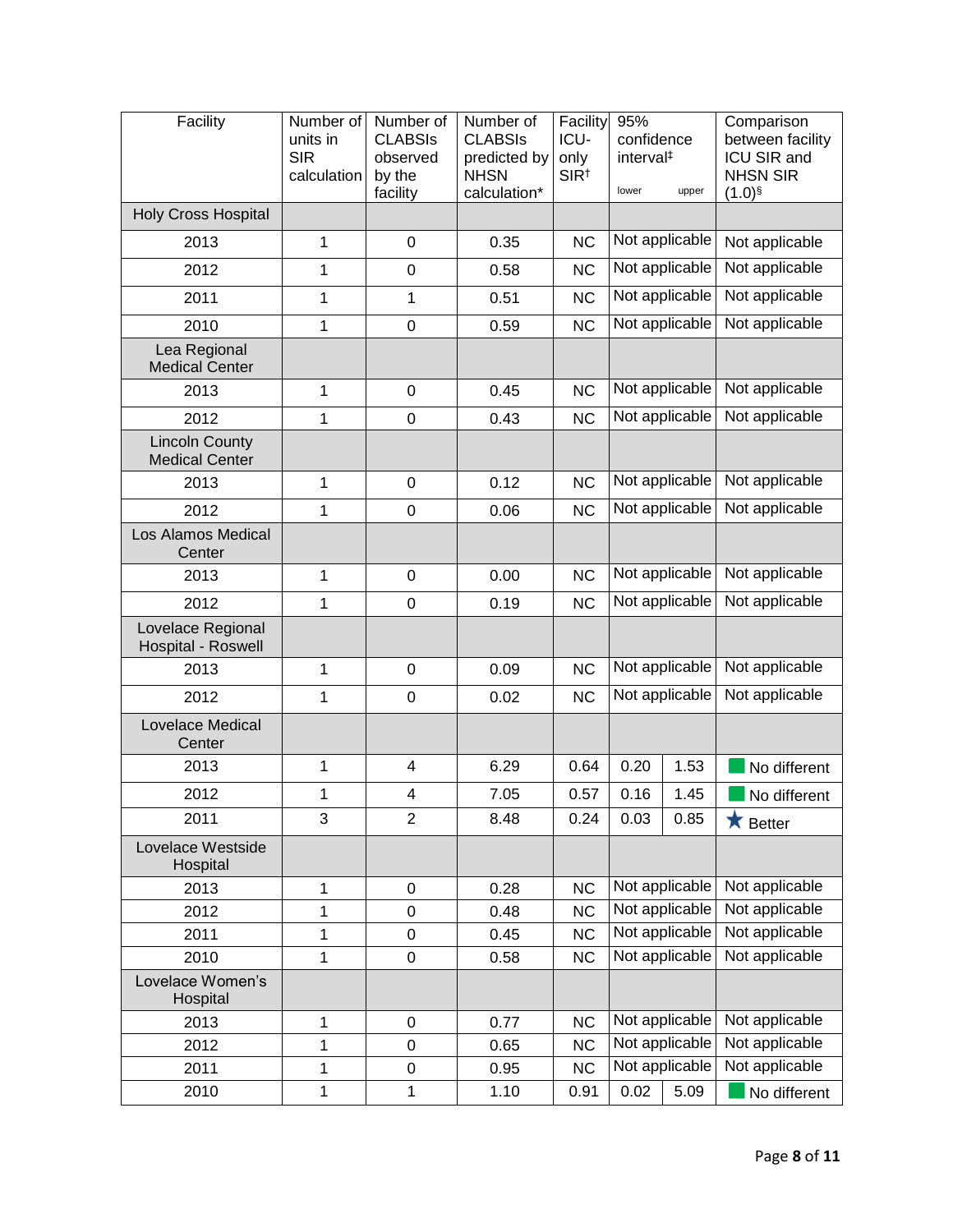| Facility                                                                    | Number of<br>units in<br><b>SIR</b><br>calculation | Number of<br><b>CLABSIS</b><br>observed<br>by the<br>facility | Number of<br><b>CLABSIS</b><br>predicted by<br><b>NHSN</b><br>calculation* | Facility<br>ICU-<br>only<br>SIR <sup>t</sup> | 95%<br>confidence<br>interval <sup>#</sup><br>upper<br>lower |                | Comparison<br>between facility<br>ICU SIR and<br><b>NHSN SIR</b><br>$(1.0)$ § |
|-----------------------------------------------------------------------------|----------------------------------------------------|---------------------------------------------------------------|----------------------------------------------------------------------------|----------------------------------------------|--------------------------------------------------------------|----------------|-------------------------------------------------------------------------------|
| <b>Memorial Medical</b><br>Center                                           |                                                    |                                                               |                                                                            |                                              |                                                              |                |                                                                               |
| 2013                                                                        | 1                                                  | 0                                                             | 5.81                                                                       | 0.00                                         | <b>NC</b>                                                    | 0.52           | $\bigstar$ Better                                                             |
| 2012                                                                        | 1                                                  | $\overline{2}$                                                | 7.09                                                                       | 0.28                                         | 0.03                                                         | 1.02           | No different                                                                  |
| 2011                                                                        | 1                                                  | 1                                                             | 7.53                                                                       | 0.13                                         | 0.00                                                         | 0.74           | $\bigstar$ Better                                                             |
| 2010                                                                        | $\mathbf{1}$                                       | $\overline{2}$                                                | 6.78                                                                       | 0.30                                         | 0.04                                                         | 1.07           | No different                                                                  |
| <b>Mimbres Memorial</b><br>Hospital                                         |                                                    |                                                               |                                                                            |                                              |                                                              |                |                                                                               |
| 2013                                                                        | 1                                                  | $\pmb{0}$                                                     | 0.07                                                                       | <b>NC</b>                                    | Not applicable                                               |                | Not applicable                                                                |
| 2012                                                                        | $\overline{1}$                                     | $\mathbf 0$                                                   | 0.06                                                                       | <b>NC</b>                                    | Not applicable                                               |                | Not applicable                                                                |
| Miners' Colfax<br><b>Medical Center</b>                                     |                                                    |                                                               |                                                                            |                                              |                                                              |                |                                                                               |
| 2013                                                                        | 1                                                  | $\pmb{0}$                                                     | 0.01                                                                       | <b>NC</b>                                    |                                                              | Not applicable | Not applicable                                                                |
| 2012                                                                        | 1                                                  | $\pmb{0}$                                                     | 0.01                                                                       | <b>NC</b>                                    | Not applicable                                               |                | Not applicable                                                                |
| <b>Mountain View</b><br><b>Regional Medical</b><br>Center                   |                                                    |                                                               |                                                                            |                                              |                                                              |                |                                                                               |
| 2013                                                                        | $\overline{2}$                                     | $\overline{2}$                                                | 6.23                                                                       | 0.32                                         | 0.05                                                         | 1.06           | No different                                                                  |
| 2012                                                                        | 1                                                  | 1                                                             | 4.60                                                                       | 0.22                                         | 0.01                                                         | 1.21           | No different                                                                  |
| <b>Plains Regional</b><br><b>Medical Center</b>                             |                                                    |                                                               |                                                                            |                                              |                                                              |                |                                                                               |
| 2013                                                                        | 1                                                  | 0                                                             | 0.51                                                                       | <b>NC</b>                                    |                                                              | Not applicable | Not applicable                                                                |
| 2012                                                                        | 1                                                  | $\mathbf 0$                                                   | 0.46                                                                       | <b>NC</b>                                    |                                                              | Not applicable | Not applicable                                                                |
| 2011                                                                        | 1                                                  | $\boldsymbol{0}$                                              | 0.40                                                                       | <b>NC</b>                                    | Not applicable                                               |                | Not applicable                                                                |
| 2010                                                                        | 1                                                  | $\mathbf 0$                                                   | 0.35                                                                       | <b>NC</b>                                    | Not applicable                                               |                | Not applicable                                                                |
| Presbyterian<br>Espanola Hospital                                           |                                                    |                                                               |                                                                            |                                              |                                                              |                |                                                                               |
| 2013                                                                        | 1                                                  | $\pmb{0}$                                                     | 0.91                                                                       | <b>NC</b>                                    |                                                              | Not applicable | Not applicable                                                                |
| 2012                                                                        | 1                                                  | 0                                                             | 0.85                                                                       | NC                                           |                                                              | Not applicable | Not applicable                                                                |
| Presbyterian<br><b>Healthcare Services</b>                                  |                                                    |                                                               |                                                                            |                                              |                                                              |                |                                                                               |
| 2013                                                                        | 3                                                  | 9                                                             | 14.01                                                                      | 0.64                                         | 0.31                                                         | 1.18           | No different                                                                  |
| 2012                                                                        | $\overline{3}$                                     | $\overline{7}$                                                | 12.60                                                                      | 0.56                                         | 0.22                                                         | 1.15           | No different                                                                  |
| 2011                                                                        | 3                                                  | 15                                                            | 14.07                                                                      | 1.07                                         | 0.60                                                         | 1.76           | No different                                                                  |
| 2010                                                                        | $\overline{3}$                                     | 11                                                            | 14.26                                                                      | 0.77                                         | 0.39                                                         | 1.38           | No different                                                                  |
| <b>Rehoboth McKinley</b><br><b>Christian Health</b><br><b>Care Services</b> |                                                    |                                                               |                                                                            |                                              |                                                              |                |                                                                               |
| 2013                                                                        | 1                                                  | 0                                                             | 0.21                                                                       | <b>NC</b>                                    | Not applicable                                               |                | Not applicable                                                                |
| 2012                                                                        | 1                                                  | $\pmb{0}$                                                     | 0.29                                                                       | <b>NC</b>                                    | Not applicable                                               |                | Not applicable                                                                |
| 2011                                                                        | 1                                                  | 0                                                             | 0.48                                                                       | <b>NC</b>                                    | Not applicable                                               |                | Not applicable                                                                |
| 2010                                                                        | 1                                                  | $\pmb{0}$                                                     | 0.48                                                                       | <b>NC</b>                                    | Not applicable                                               |                | Not applicable                                                                |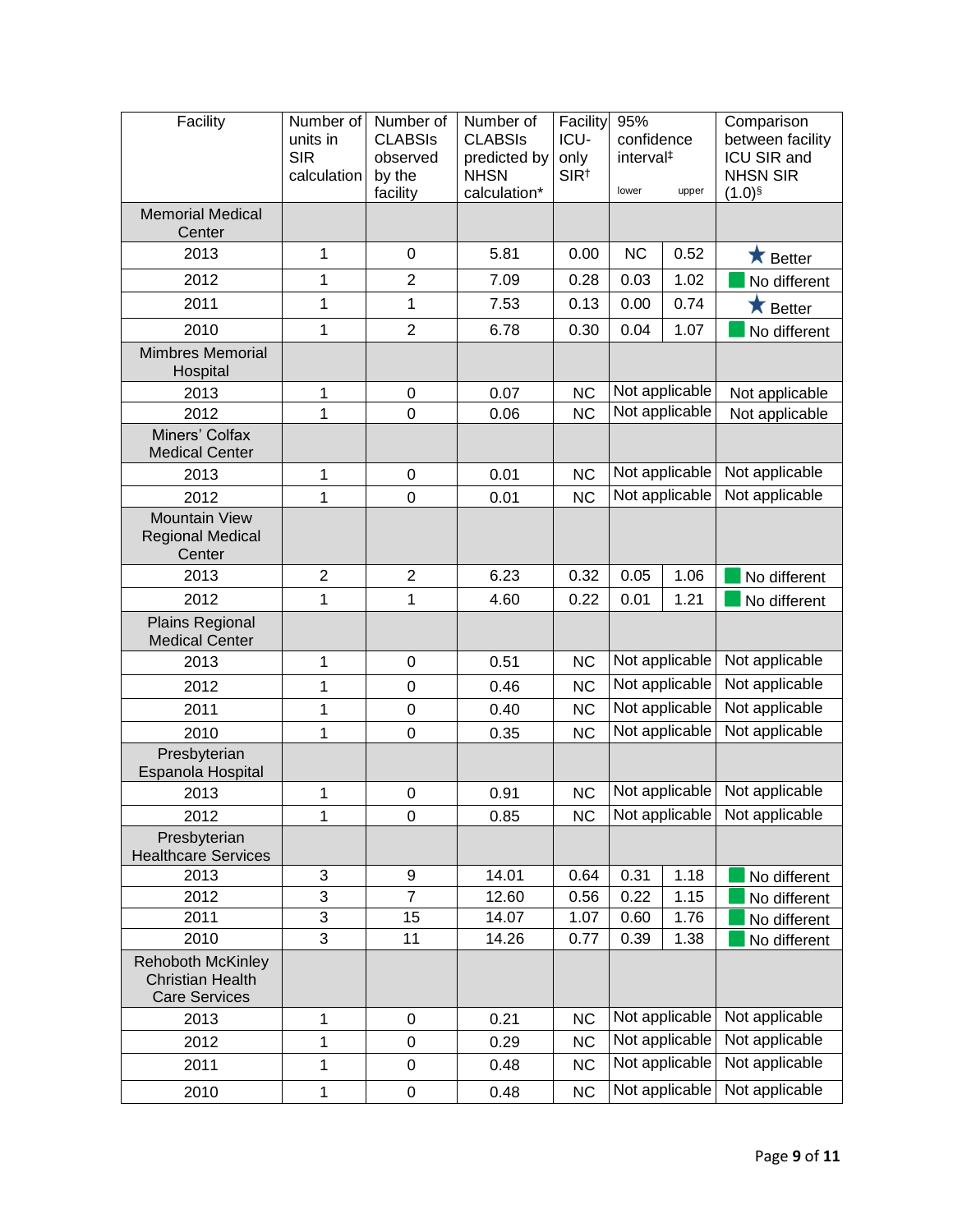| Facility                                   | Number of<br>units in<br><b>SIR</b><br>calculation | Number of<br><b>CLABSIS</b><br>observed<br>by the<br>facility | Number of<br><b>CLABSIS</b><br>predicted by<br><b>NHSN</b><br>calculation* | Facility<br>ICU-<br>only<br>SIR <sup>t</sup> | 95%<br>confidence<br>interval <sup>#</sup><br>lower<br>upper |      | Comparison<br>between facility<br>ICU SIR and<br><b>NHSN SIR</b><br>$(1.0)$ <sup>§</sup> |
|--------------------------------------------|----------------------------------------------------|---------------------------------------------------------------|----------------------------------------------------------------------------|----------------------------------------------|--------------------------------------------------------------|------|------------------------------------------------------------------------------------------|
| Roosevelt General<br>Hospital              |                                                    |                                                               |                                                                            |                                              |                                                              |      |                                                                                          |
| 2013                                       | 1                                                  | 0                                                             | 0.02                                                                       | <b>NC</b>                                    | Not applicable                                               |      | Not applicable                                                                           |
| 2012                                       | 1                                                  | 0                                                             | 0.04                                                                       | <b>NC</b>                                    | Not applicable                                               |      | Not applicable                                                                           |
| San Juan Regional<br><b>Medical Center</b> |                                                    |                                                               |                                                                            |                                              |                                                              |      |                                                                                          |
| 2013                                       | 1                                                  | $\overline{2}$                                                | 2.55                                                                       | 0.79                                         | 0.13                                                         | 2.59 | No different                                                                             |
| 2012                                       | 1                                                  | $\overline{2}$                                                | 2.63                                                                       | 0.76                                         | 0.09                                                         | 2.75 | No different                                                                             |
| 2011                                       | 1                                                  | $\overline{2}$                                                | 2.59                                                                       | 0.77                                         | 0.09                                                         | 2.79 | No different                                                                             |
| 2010                                       | 1                                                  | $\overline{2}$                                                | 2.36                                                                       | 0.85                                         | 0.1                                                          | 3.07 | No different                                                                             |
| University of New<br>Mexico Hospital       |                                                    |                                                               |                                                                            |                                              |                                                              |      |                                                                                          |
| 2013                                       | $\overline{4}$                                     | 9                                                             | 29.39                                                                      | 0.31                                         | 0.15                                                         | 0.56 | Ж<br><b>Better</b>                                                                       |
| 2012                                       | 4                                                  | 18                                                            | 28.33                                                                      | 0.64                                         | 0.38                                                         | 1.00 | No different                                                                             |
| 2011                                       | 4                                                  | 8                                                             | 29.44                                                                      | 0.27                                         | 0.12                                                         | 0.54 | <b>Better</b><br>Х                                                                       |
| 2010                                       | 4                                                  | 9                                                             | 30.19                                                                      | 0.30                                         | 0.14                                                         | 0.57 | Х<br><b>Better</b>                                                                       |

CLABSI = central line-associated bloodstream infection ICU = intensive care unit NHSN = National Healthcare Safety Network SIR = standardized infection ratio

NC = Not calculated. In alignment with reporting standards followed by NHSN and CDC, facilities with less than one predicted infection an SIR is not calculated (NC) due to reduced reliability of data. The lower bound of the 95% confidence interval is not calculated (NC) when the observed infections equal zero.

\* Calculated from 2006 through 2008 NHSN CLABSI data for corresponding location type and central line days. †The SIR is a summary statistic used to compare the healthcare-associated infection (HAI) experience of a particular group to a reference population (i.e., NHSN data 2006 through 2008). The SIR calculation is based on dividing the total number of observed CLABSI events by a "predicted" number of events using the CLABSI rates from the reference population.

‡ The confidence interval indicates that 95% of the time, the true value of the SIR lies somewhere between the upper and lower limits of this range. When the SIR is near zero or equal to zero, the lower bound of the 95% confidence interval is not calculated, therefore shown as "NC."

§Comparison to the NHSN SIR (i.e., the national reference population) is based on a 95% confidence interval. When the confidence interval includes 1.0 it is not considered statistically significant, therefore categorized as "no different" and indicated by a green square. When the confidence interval does not include 1.0 it is considered statistically significant. When the confidence interval is less than 1.0 the categorization is "better" than the national reference population, indicated by a blue star, and when the confidence interval is greater than 1.0 the categorization is "worse," indicated by an orange circle.